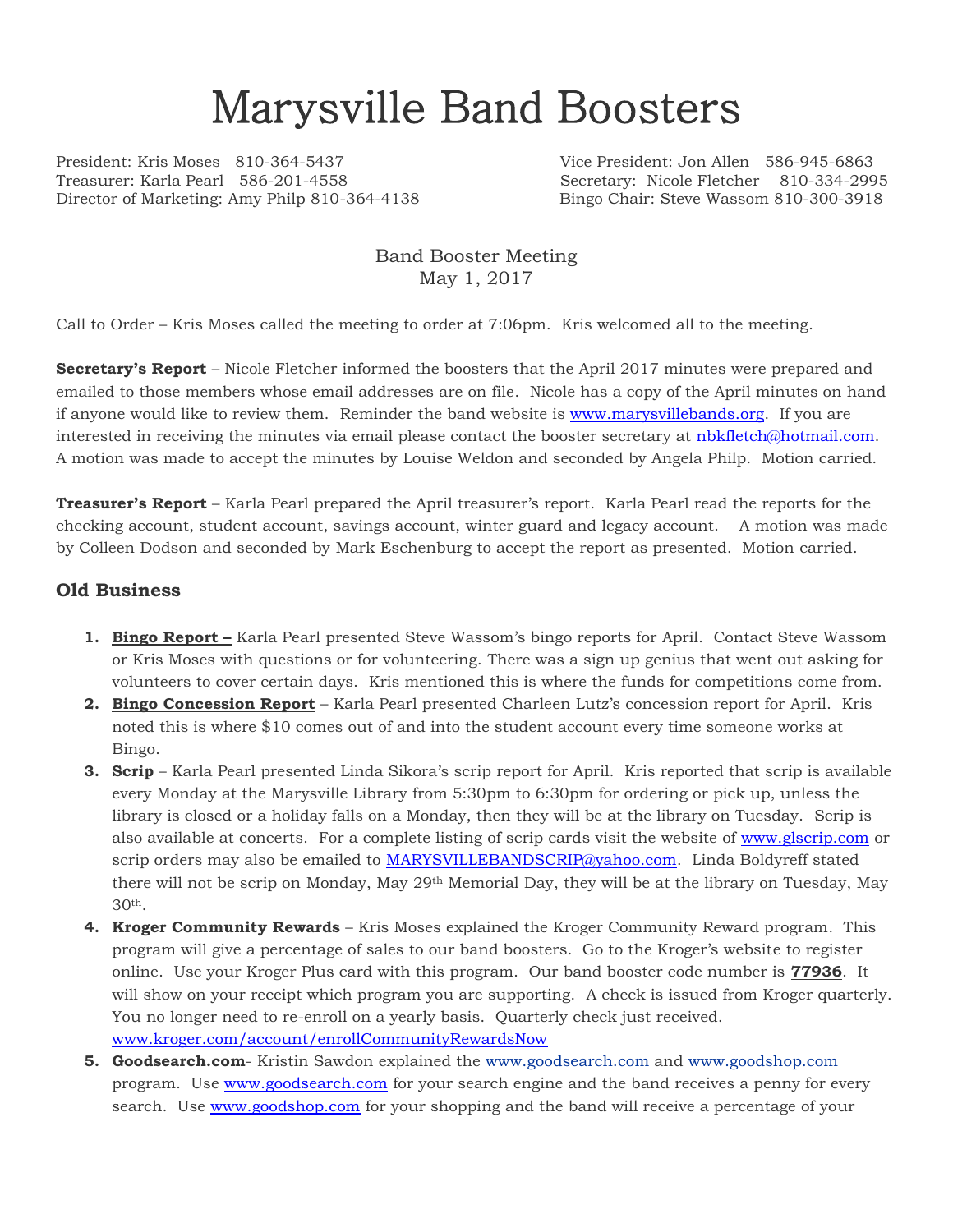purchases. You must link to Marysville Viking Regiment Booster Club on the tool bar. We make the most money from Goodshop. The last check was received in November 2016.

- **6. Student Accounts** Kris Moses presented on behalf of Linda Sikora. Kris explain how student fundraising profits are deposited to each student's account. Next statements will be available at the high school Deuces Wild concert and at the junior high concert in June. We need volunteers to help pass out the statements at each concert.
- **7. Color/Winter Guard** Donna Koppel stated the season is over and they had a pot luck and watched movies.
- **8. Uniform/Pillow Fundraiser** Amy Philp reported that pillows are still available for sale. She is looking for volunteers to help sell the pillows at the Craft Show on May 20th.
- **9. Dinner and Auction Event** Jill Russell stated the next date for this event will be February 23, 2018.
- **10. Geranium Sale** Kristin Sawdon reported the delivery date is May 11th and the trucks will start arriving at 6:30am. Delivery will be at Pilgrim Lutheran on May 11 from 12:00pm – 5:30pm. Angela Philp has sent a sign up genius asking for volunteers.
- **11. Advia Community Advantage Program (CAP)** Kris Moses informed the boosters that we started this fundraiser a year ago and have met the 25 minimum participants required for the reward account. On the band website is a downloadable copy of a simple enrollment form to mail to Advia to sign up. The band booster has the number of **8306** if you are interested in participating. This is a silent fundraiser for the general account for just being a registered booster. We earn points that are then converted into money.
- **12. Texas Roadhouse** Kris reported we made \$119 in the donation bucket, sold a pillow, two mugs and made \$175 from the dinner fundraiser. We are in need of a new chairperson for this fundraiser. We have had three events per year for the last two years.

#### **New Business**

- **1. Jimmy's Custard and Pasty Fundraiser –** Scheduled for May 8th from 5:00pm 8:00pm. No flyer needed. We receive 20% of all profits during that time. NHS students can receive service points by volunteering.
- **2. Spaghetti Dinner Chairperson** We are in need of a new chairperson(s) for this fundraiser in the fall. Anyone interested, please contact Kris Moses. The next date for the event is September 22nd.
- **3. Band Camp Cost** \$350 for band members. This is mandatory for 10<sup>th</sup>, 11<sup>th</sup> and 12<sup>th</sup> graders. Payment is due June  $5<sup>th</sup>$  in class. July 30<sup>th</sup> is luggage check.
- **4. Memorial Day Parade** Kris reported a sign up genius will go out next week to ask for donations for breakfast items (juices, waters, mini muffins, bagels, cream cheese, etc.) 8:00am report time and is required for all high school band members. Individual pictures and class pictures are also taken before the parade.
- **5. Uniform Collection** There is a signup sheet to help collect the uniforms after the Memorial Day parade. We will also send out a signup genius.

### **Band Director's Report**

- 1. **Band Camp Chaperones** There are currently 14 chaperones signed up, would like to have a maximum of 20.
- 2. **Band Camp Cost** \$350 for band members.
- **3. Band Camp Chaperone Cost** \$290 for chaperones.